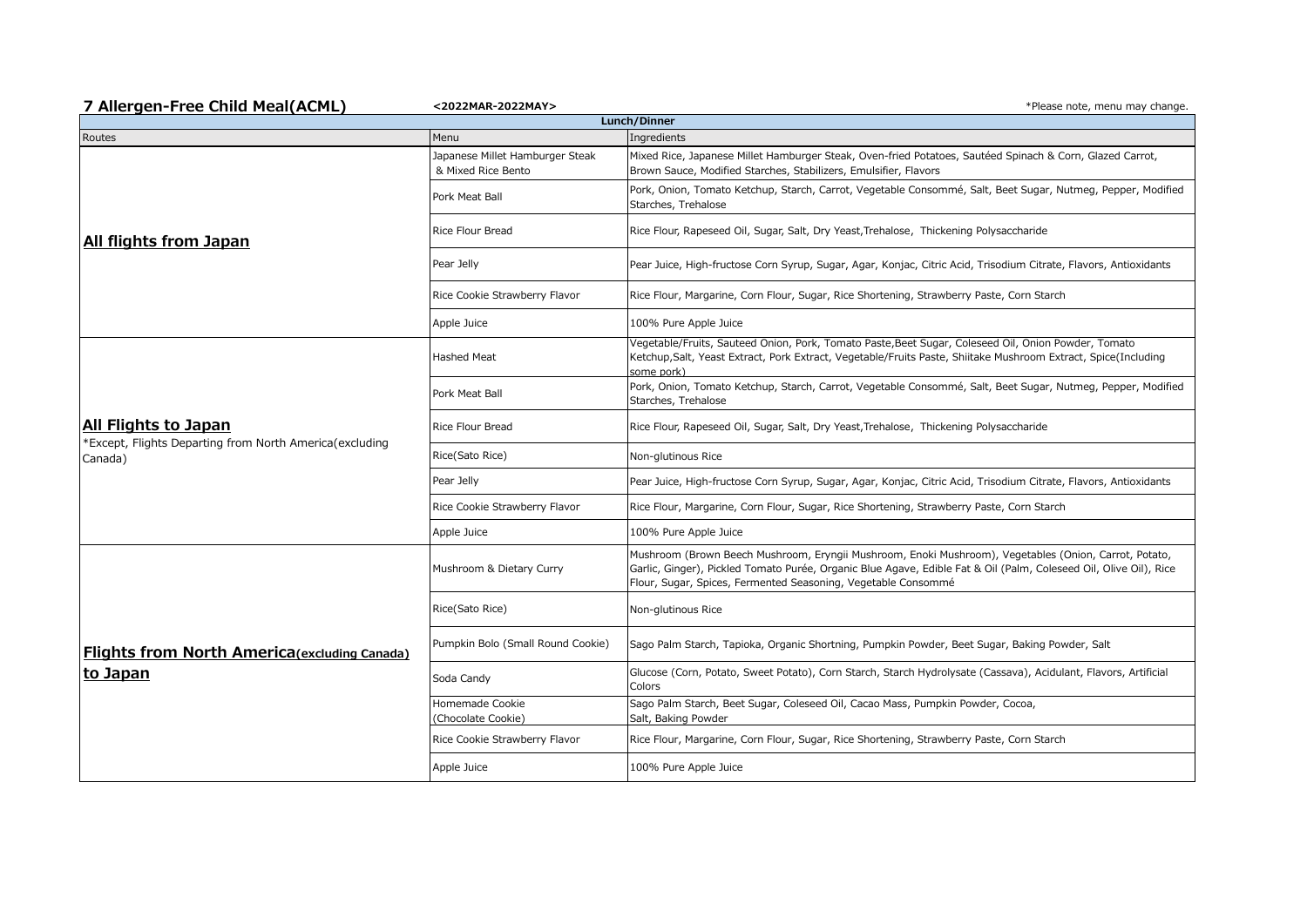| <b>Second Meal</b>                                                                                                                                                                                                                      |                                                |                                                                                                                                                                                                                                                       |  |  |
|-----------------------------------------------------------------------------------------------------------------------------------------------------------------------------------------------------------------------------------------|------------------------------------------------|-------------------------------------------------------------------------------------------------------------------------------------------------------------------------------------------------------------------------------------------------------|--|--|
| Routes                                                                                                                                                                                                                                  | Menu                                           | Ingredients                                                                                                                                                                                                                                           |  |  |
| The Following Flights from Japan<br>to North America, Mexico, Europe<br>NH010,110(JFK) /006,126(LAX)/008(SFO) / 012,112(ORD) / 002,102(IAD)<br>114,174(IAH) / 118,178(SEA) / 180(MEX)<br>231(BRU)/211(LHR) / 215(CDG)/223(FRA)/217(MUC) | Rice Omelet Style Bento<br>w/ Creamy Croquette | Omelet Style Rice, Croquette, Sausage, Baked Potato, Glazed Carrot, Broccoli, Modified Starches, Modified<br>Starches, Non-calcinated Calcium, Emulsifier, Phosphate, Seasonings, pH Adjuster, Antioxidants, Color Formers,<br>Spice Extract, Flavors |  |  |
|                                                                                                                                                                                                                                         | Grape Jelly                                    | Grape Juice(Glucose Liquid Sugar & Fruit Sugar) Liquid Sugar, Sugar, Agar, Konjac, Citric Acid, Flavor, Sodium<br>Citrate, Antioxidant (Vitamin C)                                                                                                    |  |  |
|                                                                                                                                                                                                                                         | Rice Cookie Strawberry Flavor                  | Rice Flour, Margarine, Corn Flour, Sugar, Rice Shortening, Strawberry Paste, Corn Starch                                                                                                                                                              |  |  |
|                                                                                                                                                                                                                                         | Apple Juice                                    | 100% Pure Apple Juice                                                                                                                                                                                                                                 |  |  |
|                                                                                                                                                                                                                                         | <b>Rice Cracker</b>                            | Non-Glutinous Rice, Seasoning, Beet Sugar, Roasted Seaweed                                                                                                                                                                                            |  |  |
| The Following Flights from Europe, Mexico<br>to Japan<br>NH179(MEX) / 232(BRU) / 212(LHR) 216(CDG) / 224, 204(FRA)<br>218(MUC) / 206(VIE)                                                                                               | Pork Hamburger Steak                           | Pork Lean Meat, Onion, Tomato Puree, Palm Starch, Millet Sauce, Salt, Beet Sugar, Coleseed Oil, Kombu Kelp,<br>Pepper                                                                                                                                 |  |  |
|                                                                                                                                                                                                                                         | Rice(Sato Rice)                                | Non-glutinous Rice                                                                                                                                                                                                                                    |  |  |
|                                                                                                                                                                                                                                         | Grape Jelly                                    | Grape Juice(Glucose Liquid Sugar & Fruit Sugar) Liquid Sugar, Sugar, Agar, Konjac, Citric Acid, Flavor, Sodium<br>Citrate, Antioxidant (Vitamin C)                                                                                                    |  |  |
|                                                                                                                                                                                                                                         | Rice Cookie Strawberry Flavor                  | Rice Flour, Margarine, Corn Flour, Sugar, Rice Shortening, Strawberry Paste, Corn Starch                                                                                                                                                              |  |  |
|                                                                                                                                                                                                                                         | Apple Juice                                    | 100% Pure Apple Juice                                                                                                                                                                                                                                 |  |  |
|                                                                                                                                                                                                                                         | <b>Rice Cracker</b>                            | Non-Glutinous Rice, Seasoning, Beet Sugar, Roasted Seaweed                                                                                                                                                                                            |  |  |
| The Following Flights from North America<br> to Japan<br>NH009,109(JFK) / 011,111(ORD) / 005,105,125(LAX) / 007,107(SFO)<br>101,001(IAD) / 119(SJC) / 117,177(SEA) / 113,173(IAH) / 181,183,185(HNL)                                    | Whitefish in curry sauce                       | Hoki, Onion, Soup (Yeast Extract, Beet Molasses, Salt, Kelp Extract, Shiitake Mushroom Extract), Carrot, Shimeji<br>Mushroom, Powdered Soup, Beet Sugar, Ginger, Seasonig, Vegetable, Curry Powder, Garlic, Trehalose, Modified<br>Starch             |  |  |
|                                                                                                                                                                                                                                         | Rice(Sato Rice)                                | Non-glutinous Rice                                                                                                                                                                                                                                    |  |  |
|                                                                                                                                                                                                                                         | Rice Cookie Strawberry Flavor                  | Rice Flour, Margarine, Corn Flour, Sugar, Rice Shortening, Strawberry Paste, Corn Starch                                                                                                                                                              |  |  |
|                                                                                                                                                                                                                                         | Grape Juice                                    | 100% Pure Grape Juice                                                                                                                                                                                                                                 |  |  |